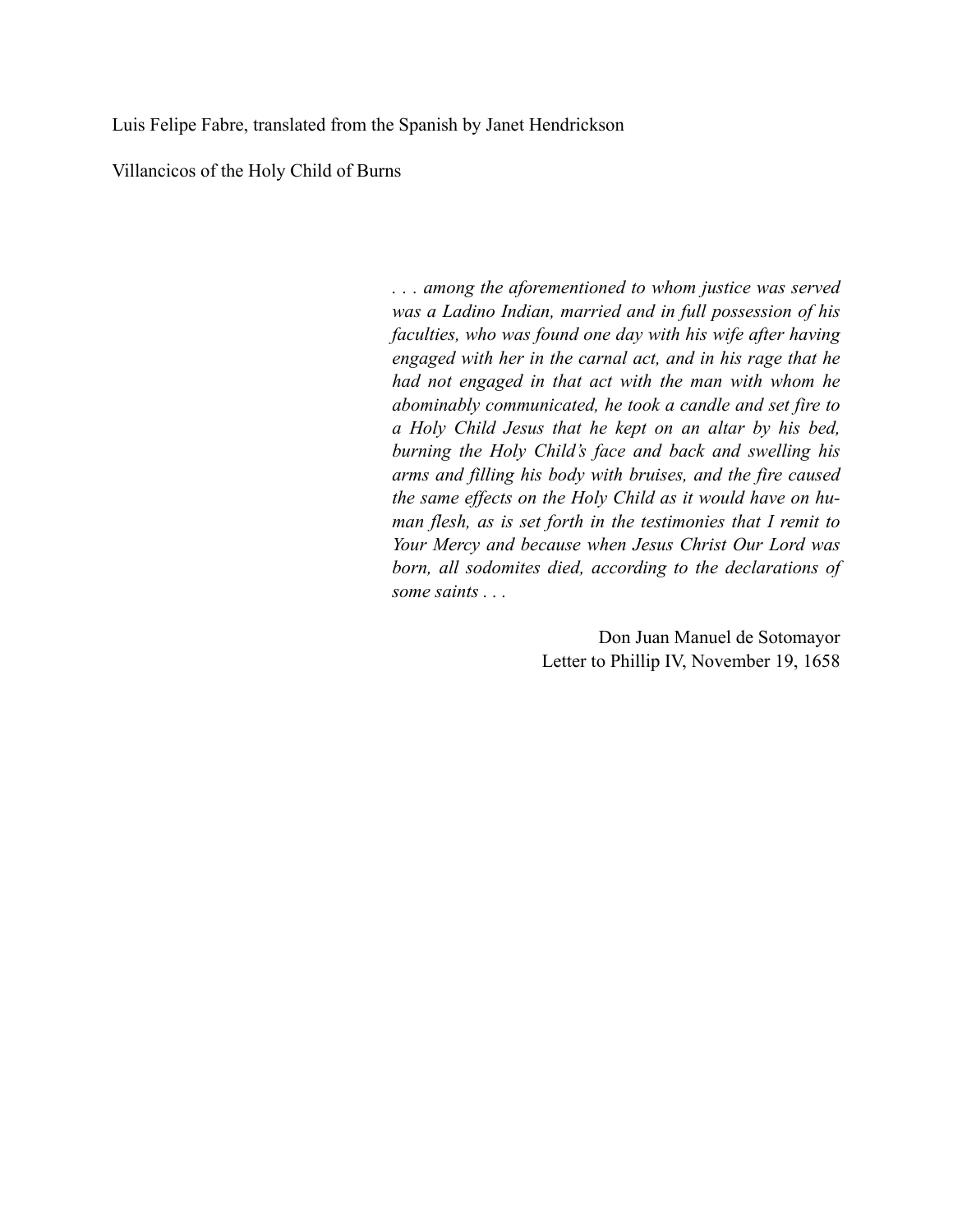Where could Mary be: Dawn that never comes: where, all is shade but for a flame that with a candle spends the night

See the candle: blink: ay, it goes out, ay, it lights: hear it: sputter, sput sput on this altar halfway bringing luster to a Child made of wood

a Holy Child Jesus half statue and half secret, half bundle

half darkness, half born, half being born until the Dawn arrives and bathes him in her light.

But where could Mary be because the Birth is not complete: where the Day that does not break:

the candle cries wax through the night.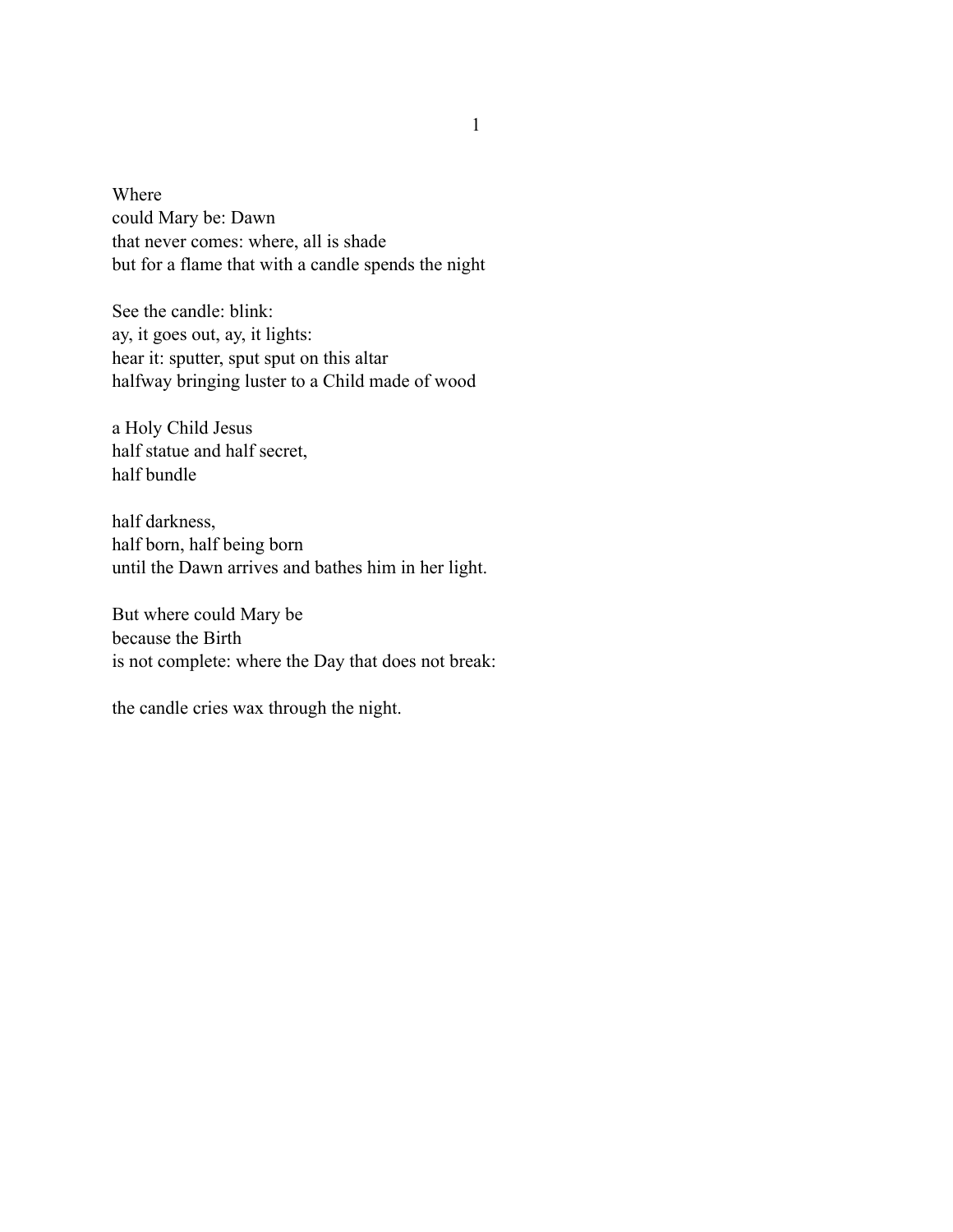Look, listen, take heed:

Miguel de Urbina, the Indian in his rage

at lying with his wife and not with the man with whom he abominably communicated

takes a candle, kindles a Child Jesus made of wood.

Look: a lit candle: paintbrush of flames.

May the Child Jesus become a canvas for Miguel, the Indian

to copy the fires of love that wound his heart.

Listen: Miguel, the Indian seizes a candle: makes it a dagger.

Take heed: he seizes a candle: he lights the Child on fire: makes Him a lamp.

And the Child shines on his destiny: look:

the Child becomes a mirror where Miguel, the Indian sees himself ay, alight among future flames.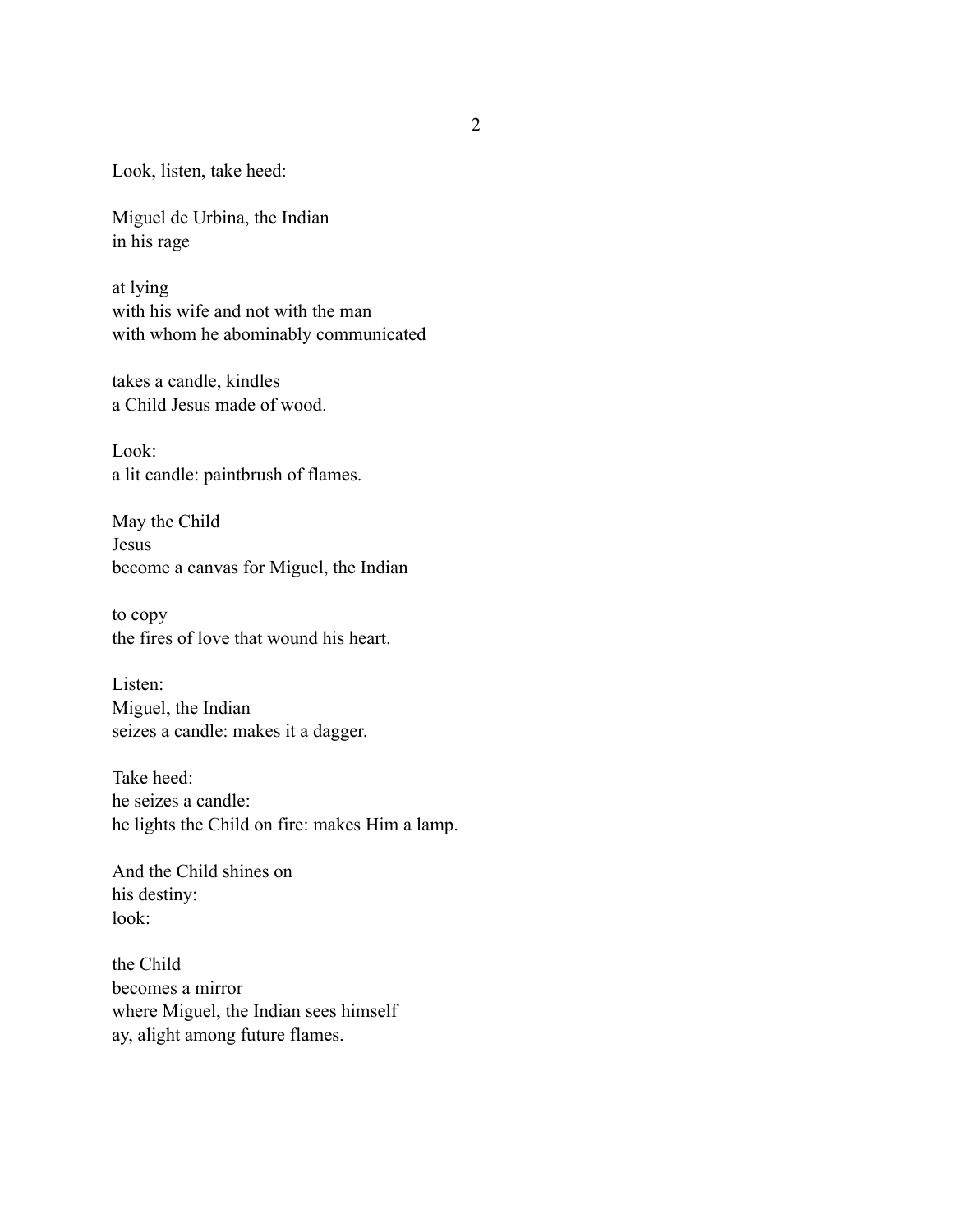Let us go, shepherdesses, to the Bethlehem of the night: make haste, shepherdesses, let us set the Child alight.

Come, Melancholy, come, Morose One, come, Señora la Grande: come

Holy Card, Moon, Roses, Martina of the Heavens, Cotita of the Incarnation and Conchita

come, wayward shepherds: shepherds dressed as shepherdesses: come, shepherdesses

candles in hand to light the Star of Vengeance:

let us go, shepherdesses, to the Bethlehem of the night: make haste, shepherdesses: let us set the Child alight

Holy Child made of wood, Holy Child made of cane: Jesus

is your name but in that blaze they call you only flames.

Holy Child of fire: Spark of our Rage Holy Child of embers, Holy Child of flames: let us see if then you'll understand we women burning with ardor

Flames, fire, embers, luster:

let us go, shepherdesses, to the Bethlehem of the night: make haste, shepherdesses, let us set the Child alight.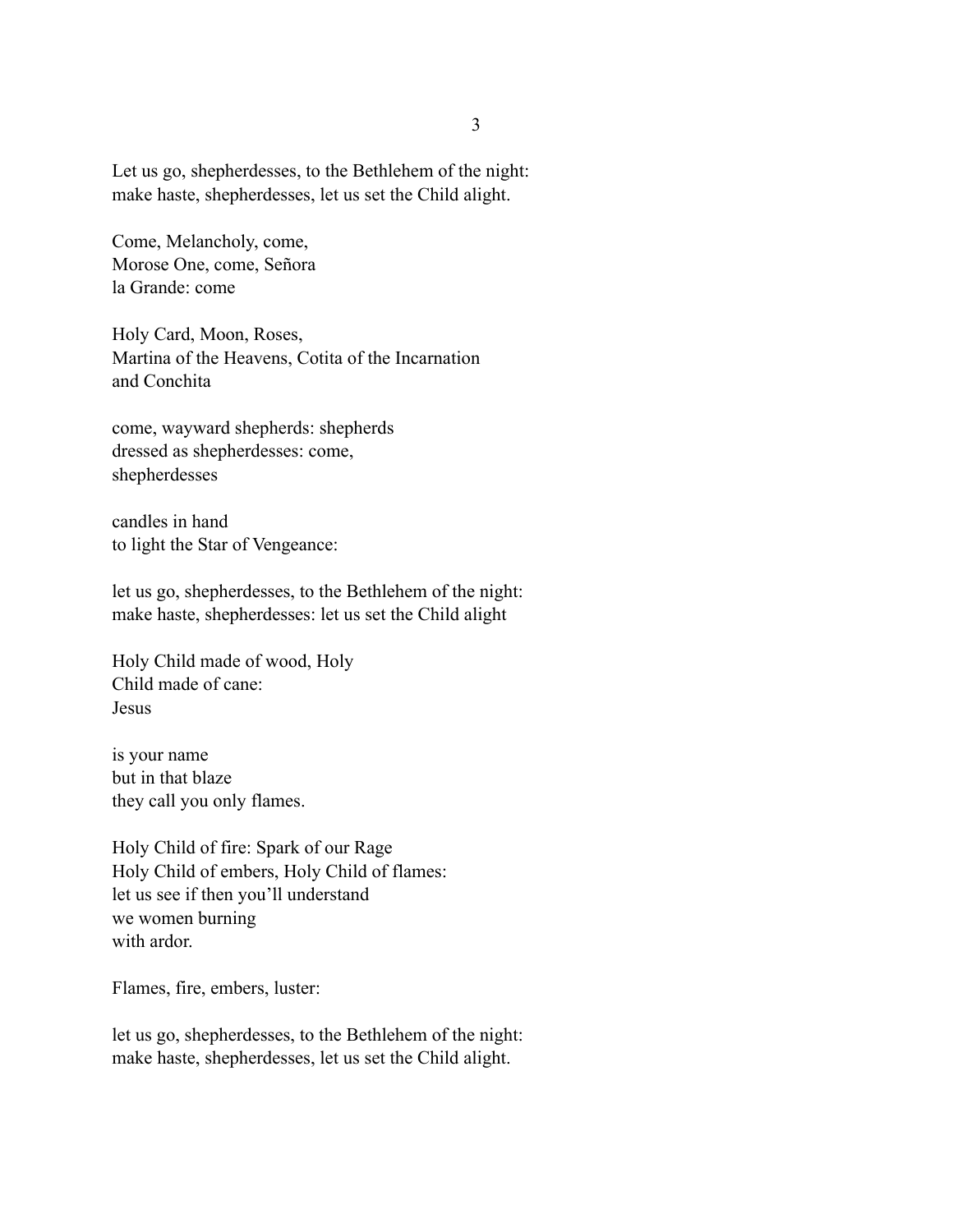Fire! Rather than trumpets, cornets, sackbuts, ring out in this villancico, arquebuses, ring out:

Fire, fire, fire!

Fire, angelic militias: publish through the air, with daybreaks, salutes seraphic squadrons, news from this hell:

Fire, fire, fire!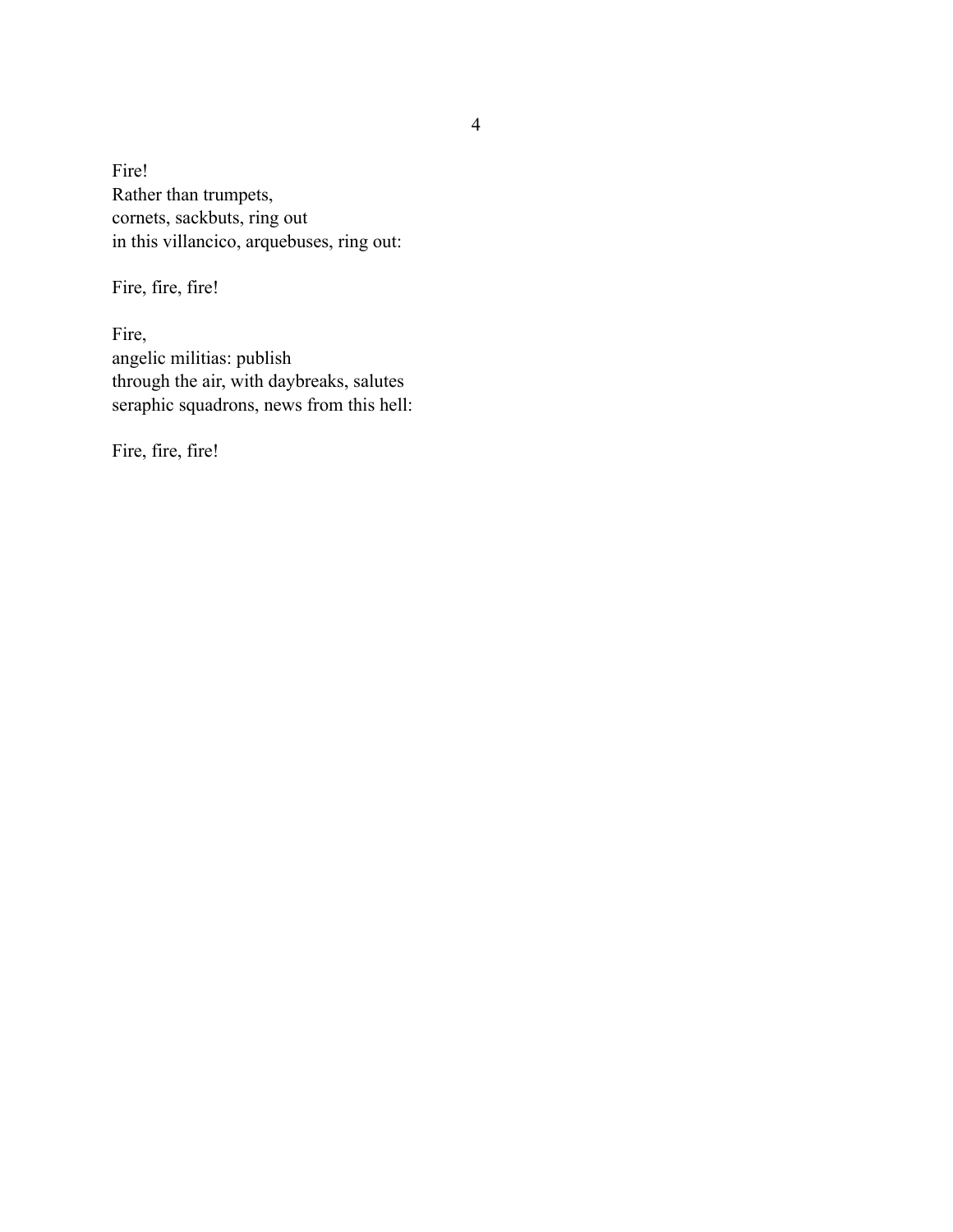5

Gather round, gather round and let the tocotín of Miguel, the Indian begin,

begin now in the brazier of his dance: gather round gather round, let the tocotín begin

even though Miguel, the Indian does not wear shells or rattles on his ankles

let his chains and shackles be resounding jewels enough

Miguel cuiloni, Miguel tecuiltontiani, here cuiloni, there techuilontiani

so the natives name

the buggerer who suffers and the buggerer who defiles, the friar translates.

Gather round, here come the butchers with their mettle

Chiloni, chimouhqui, cucuxqui.

Gather round, gather round.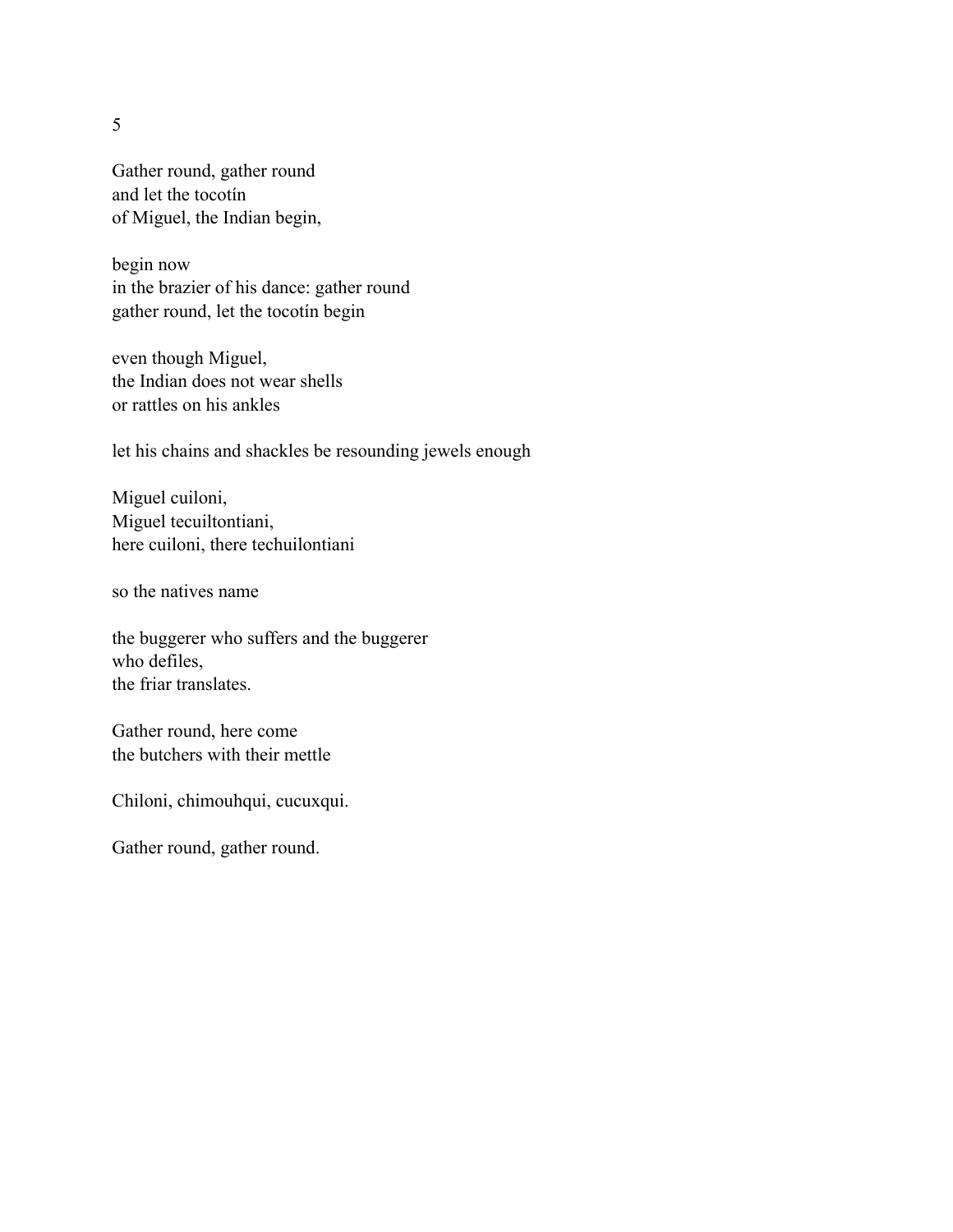6

The ash extinguished, calm of dark between black ices lies

an obscure defeated fire, a Child Jesus made of wood:

a little statue being only art and inert matter, human

burned, borrowed heart of distant love and fury.

See his swelling, blows, burns:

see the Child Jesus made the reliquary of a gesture.

Calm of dark, extinguished ash, between black ices lies

a battered heart: what breast will shelter it?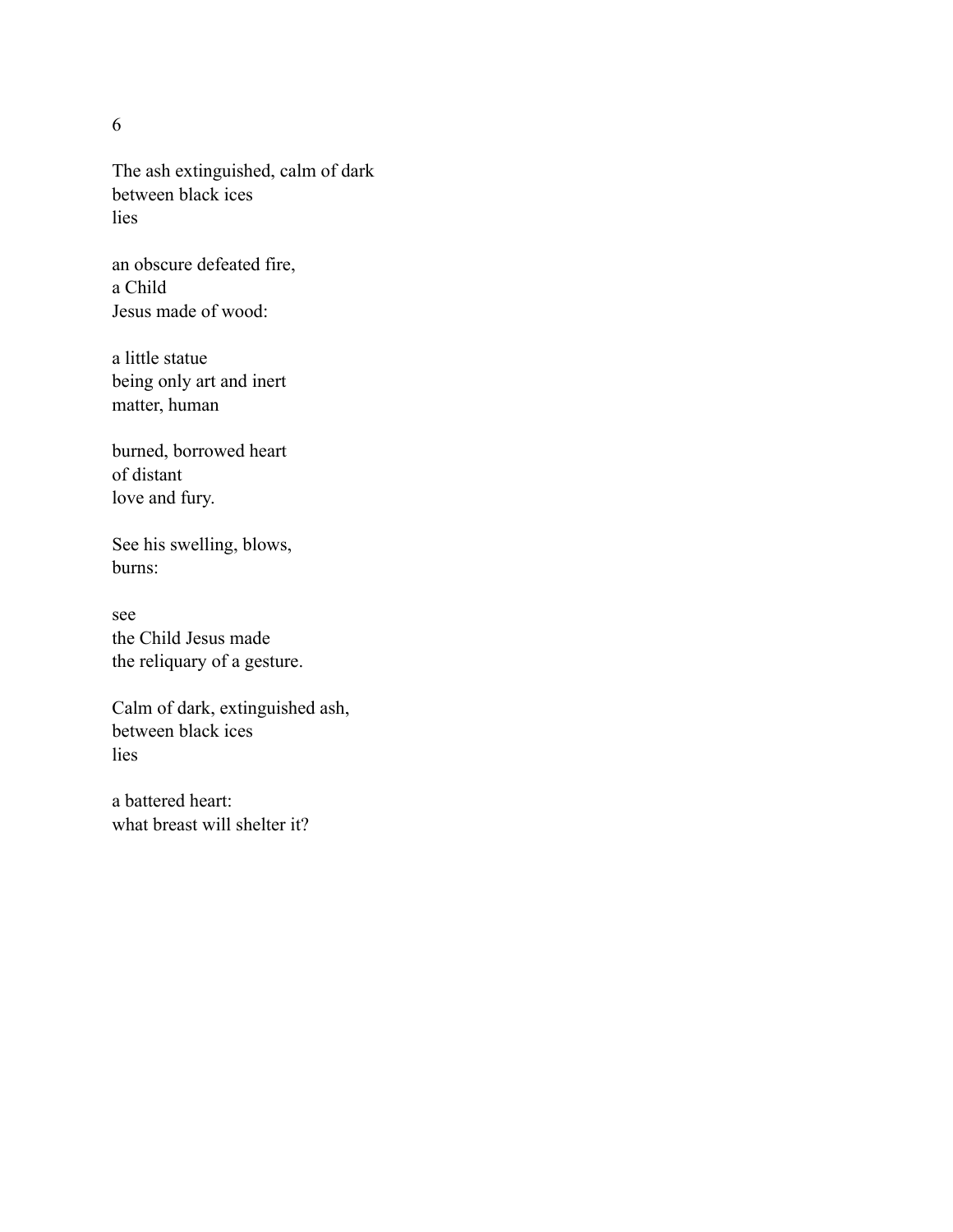Luis Felipe Fabre

Villancicos del Santo Niño de las Quemaduras

*...entre los referidos de que se hizo justicia se halló vn yndio ladino y de buena razón el qual era casado y un día que se halló con su muger aviendo tenido con ella acto carnal de rabia que no hubiera sido con el hombre con quien se comunicava nefandamente cogió vna vela y pegó fuego a un Sancto Niño Jesús que tenía en un altar junto a su cama al qual se le quemó la cara y las espaldas y se le yncharon los brazos y se le llenó el cuerpo de cardenales y el fuego hizo en él los mismos efectos que si hubiera sido en carne humana como pareze de los testimonios que remito a VM y porque quando Jesucristo Nuestro Señor nació murieron todos los sométicos como refieren algunos sanctos...* 

> Don Juan Manuel de Sotomayor, Carta a Felipe IV, 19 de noviembre de 1658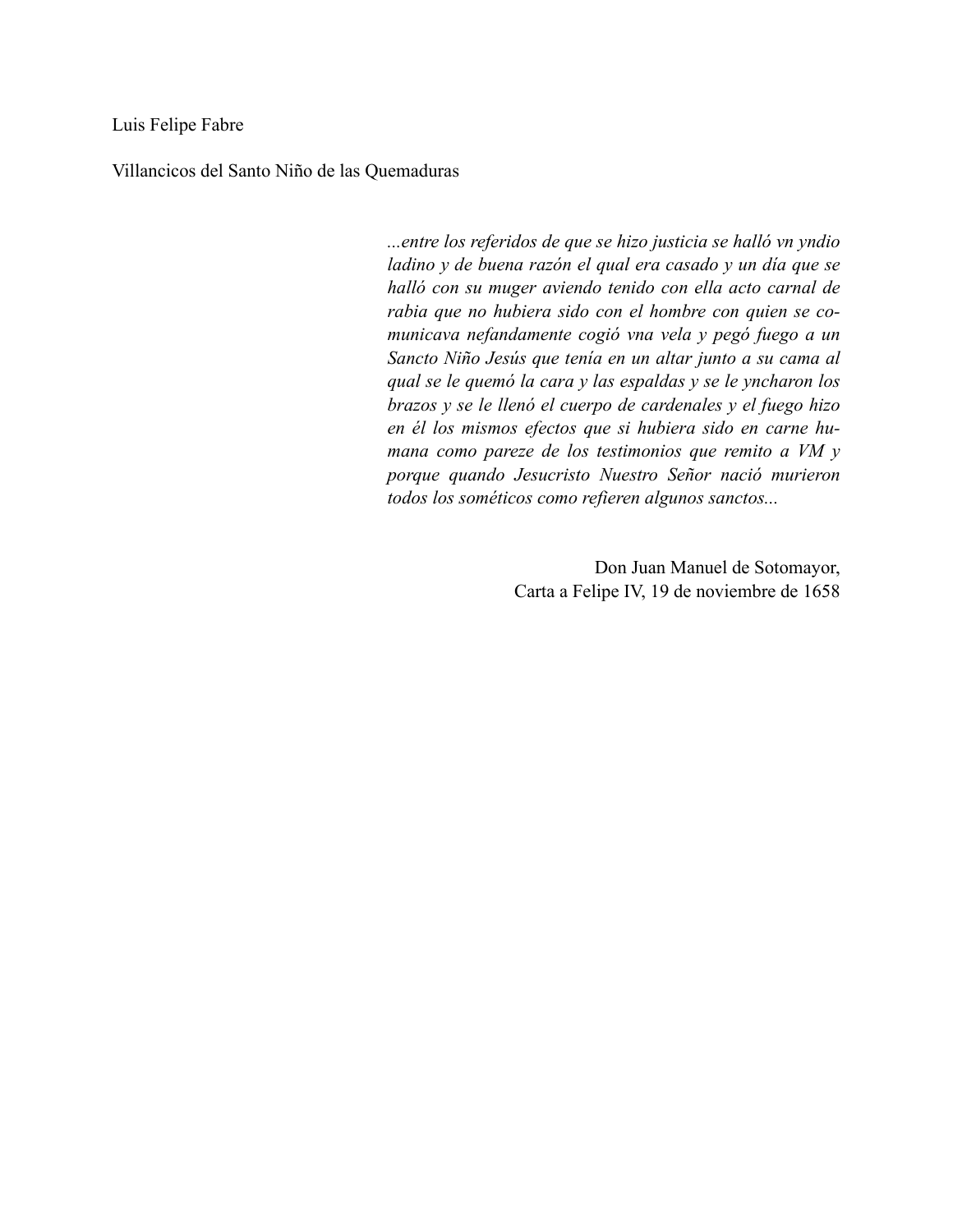Dónde estará María: Aurora que no llega: dónde, que todo es sombra salvo por una llama que se pasa la noche en vela.

Ve la vela: parpadea: ay, que se apaga, ay, que se enciende: escúchala: chisporrotea: tea, tea que en este altar apenas alcanza a iluminar la mitad de un Niño de madera:

un Santo Niño Jesús mitad estatuilla y mitad secreto, mitad bulto

y mitad tiniebla, mitad nacido y mitad naciendo hasta que llegue la Aurora y lo alumbre entero.

Pero dónde estará María que el Nacimiento no se completa: dónde el Alba que no rompe:

la vela se pasa la noche llorando cera.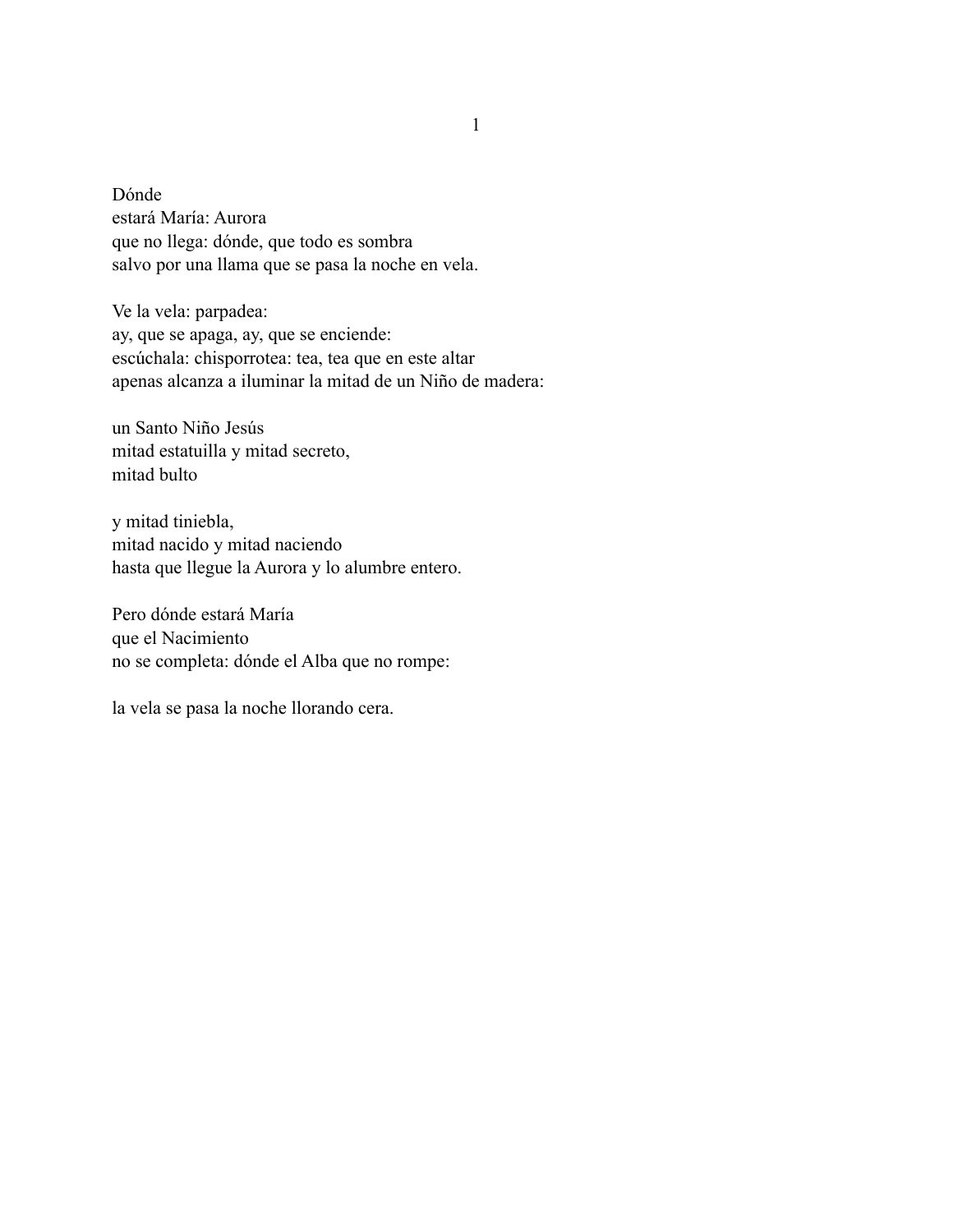Miren, escuchen, atiendan:

el indio Miguel de Urbina, de rabia

de yacer con su mujer y no con el hombre con el que se comunicaba nefandamente,

toma una vela y prende fuego a un Niño Jesús de madera.

Miren: una vela encendida: pincel de flamas.

Sírvele al indio Miguel el Niño Jesús de lienzo

donde copiar los incendios de amor que el corazón le llagan.

Escuchen: el indio Miguel empuña una vela: la vuelve daga.

Atiendan: empuña una vela: le prende fuego al Niño: lo vuelve lámpara.

Y el Niño le ilumina un destino: miren:

el Niño se vuelve espejo donde el indio Miguel se mira, ay, ardiendo entre futuras llamas.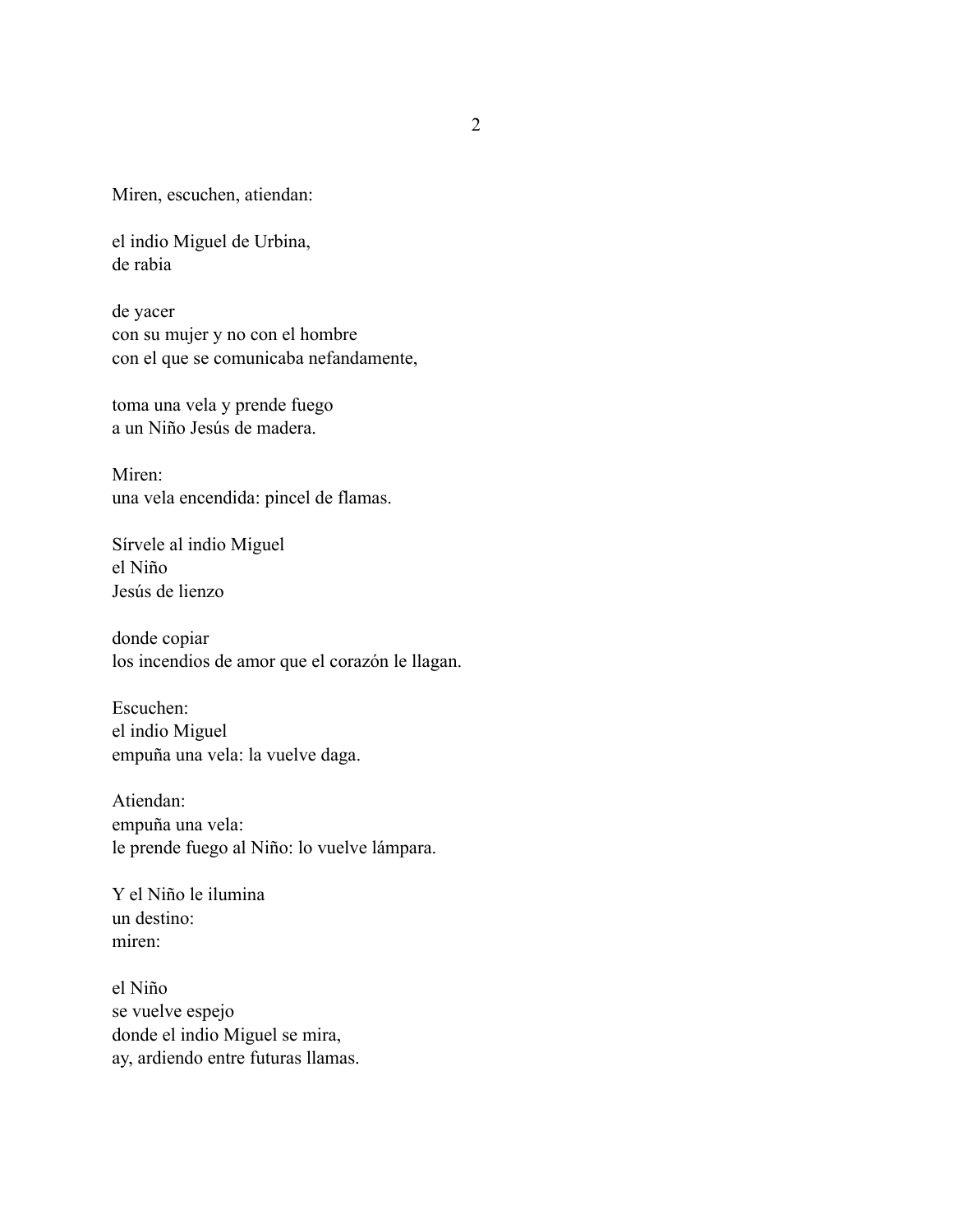Vayamos, pastoras, al Belén de la repisa: pastoras, deprisa: al Niño fuego prendamos.

Que venga La Zangarriana, que venga La Morosa y que Señora la Grande venga: que vengan

La Estampa, La Luna, La Rosas, La Martina de los Cielos, Cotita de la Encarnación y La Conchita:

que vengan los pastores descarriados: los pastores que se visten de pastoras: que vengan las pastoras

vela en mano a encender la Estrella de la Venganza:

vayamos, pastoras, al Belén de la repisa: pastoras, deprisa: al Niño fuego prendamos:

Santo Niño de madera, Santo Niño de caña: Jesús

te dicen mas en aqueste incendio ya nomás te llamas llamas.

Santo Niño de lumbre: Centella de nuestra Rabia. Santo Niño de tizones, Santo Niño de flamas: a ver si así comprendes a las que ardemos de ganas.

Con llamas, con lumbre, con tizones, con flamas:

vayamos, pastoras, al Belén de la repisa: pastoras, deprisa: al Niño fuego prendamos.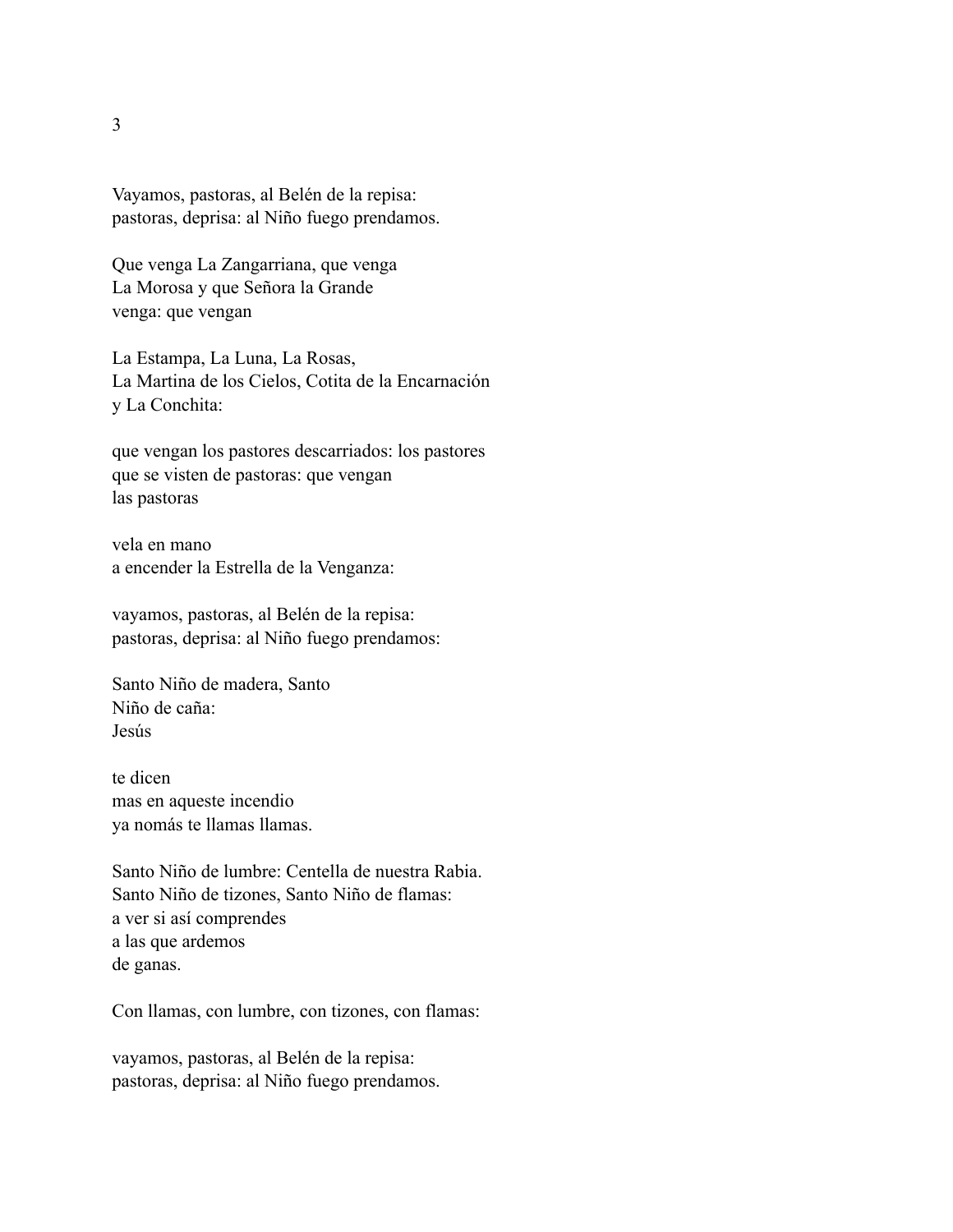¡Fuego! En vez de trompetas, cornetas, sacabuches, suenen en este villancico, arcabuces: suenen:

¡Fuego, fuego, fuego!

Disparen angélicas milicias: publiquen por los aires, con salvas, con albas, seráficas escuadras, las nuevas de este infierno:

¡Fuego, fuego, fuego!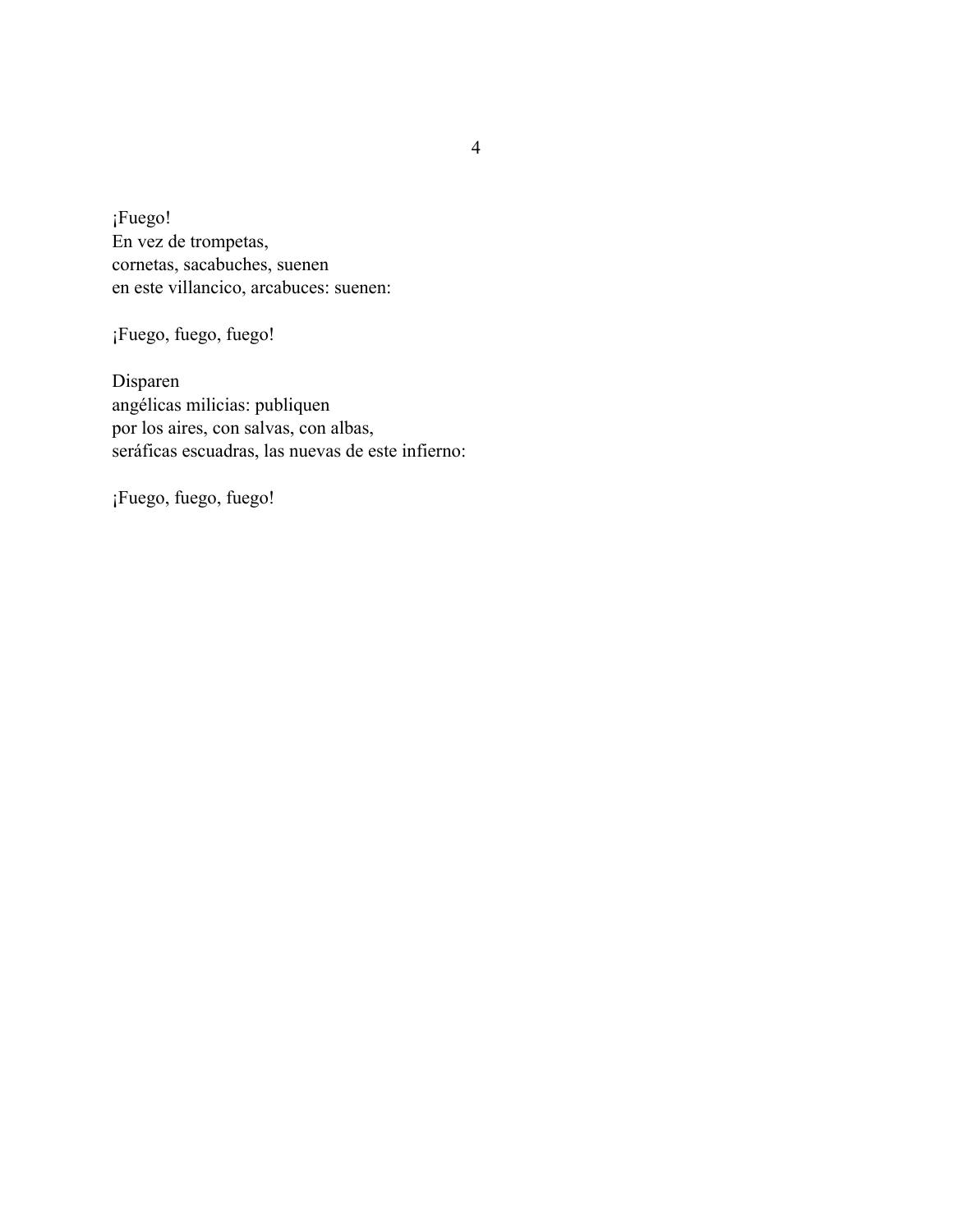Hagan plaza, hagan plaza, y que el tocotín del indio Miguel ya comience,

comience ya en el brasero su danza: hagan plaza, hagan plaza, comience el tocotín

aunque el indio Miguel no lleve en los tobillos caracoles ni sonajas

bástenle de sonoras alhajas grilletes y cadenas.

Miguel cuiloni, Miguel tecuilontiani, pues cuiloni, pues tecuilontiani,

les nombran los naturales

al puto que padece y al puto que lo hace, traduce el fraile.

Hagan plaza que ya llegan los matachines con sus bizarrías.

Cuiloni, chimouhqui, cucuxqui.

Hagan plaza, hagan plaza.